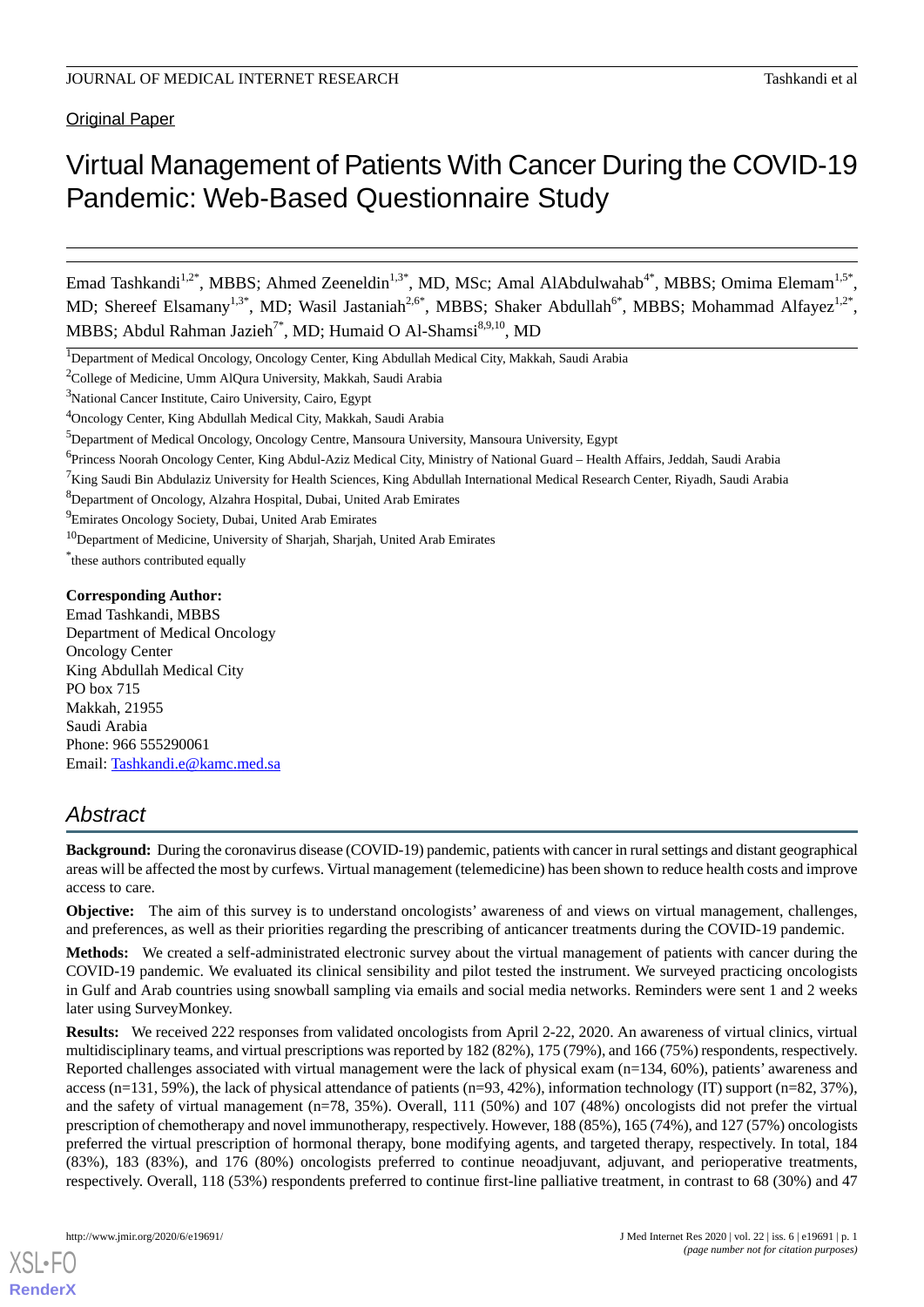(21%) respondents indicating a preference to interrupt second- and third-line palliative treatment, respectively. For administration of virtual prescriptions, all respondents preferred the oral route and 118 (53%) preferred the subcutaneous route. In contrast, 193 (87%) did not prefer the intravenous route for virtual prescriptions. Overall, 102 (46%) oncologists responded that they would "definitely" prefer to manage patients with cancer virtually.

**Conclusions:** Oncologists have a high level of awareness of virtual management. Although their survey responses indicated that second- and third-line palliative treatments should be interrupted, they stated that neoadjuvant, adjuvant, perioperative, and first-line palliative treatments should continue. Our results confirm that oncologists'views on the priority of anticancer treatments are consistent with the evolving literature during the COVID-19 pandemic. Challenges to virtual management should be addressed to improve the care of patients with cancer.

*(J Med Internet Res 2020;22(6):e19691)* doi:  $10.2196/19691$ 

### **KEYWORDS**

teleoncology; telemedicine; eHealth; cancer; COVID-19; public health

# *Introduction*

In December 2019, a cluster of patients with severe pneumonia were identified in Wuhan, China, and a novel coronavirus disease (COVID-19) was discovered [\[1](#page-8-0)]. This disease can range from asymptomatic infection to severe respiratory distress syndrome and death. The World Health Organization has declared the COVID-19 outbreak a pandemic. As of April 25, 2020, a total of 2,719,897 cases and 187,705 confirmed deaths have been reported across more than 200 countries [\[2](#page-8-1)].

This highly contagious virus is characterized by rapid human-to-human transmission [[3\]](#page-8-2), and risk factors for mortality include older age and comorbidities [[4\]](#page-9-0). Patients with cancer are susceptible to COVID-19 infections because of the immunosuppressive effect of cancer treatments like chemotherapy or surgery [\[5](#page-9-1)], and hence have a poorer prognosis.

Teleoncology is the application of telemedicine to oncology. It has the potential to enhance access to and improve the quality of clinical cancer care [[6\]](#page-9-2). Patients from rural and distant geographical areas will be most affected by curfews. Virtual management (telemedicine) has been shown to reduce health costs and improve access to care. There are examples of successful technology applications for survivorship care, palliative care, symptoms management, and supervision of satellite anticancer infusion suites [\[7](#page-9-3)[-9\]](#page-9-4). An updated conceptual framework of telemedicine during the COVID-19 pandemic has been defined and could be applied at larger scale to improve national public health responses [[10\]](#page-9-5). Further reduction of patients' exposure to infection could be achieved by replacing certain clinic visits with virtual clinics (via videoconference or telephone) to minimize hospital visits. This allows oncologists to defer routine follow-ups, assess patients who can continue certain anticancer treatments (such as chemotherapy, immunotherapy, targeted therapy, or hormonal therapy), and continue cancer care virtually.

Multidisciplinary tumor boards ensure the selection of high priority curative cases and improve outcomes without delays or interruptions of cancer care. This could be continued virtually, depending on availability and the capacity of the health care system.

Virtual prescription and delivery of drugs is an alternative way to manage patients with cancer, especially when delivering

 $XS$  $\cdot$ FC **[RenderX](http://www.renderx.com/)** drugs to their home via courier services or to health facilities near their home to avoid interruption of treatments, provided that this service is logistically feasible and available.

Oncologists need to weigh the risks and benefits of anticancer treatments during the pandemic. Caring for patients with cancer during this period is challenging. Jeopardizing safety by exposing patients to infection when they leave their home to visit oncology clinics and receive anticancer treatments may lead to greater risks of potential adverse events.

There is a limited number of studies to guide oncologists on how to manage patients with cancer during a pandemic. In this survey, we aim to report the views of oncologists on virtual management (awareness, challenges, and preferences) and their priorities when prescribing anticancer treatments during the COVID-19 pandemic. This could help oncologists conduct future controlled studies or trials, and guide health systems on areas of improvement in supportive infrastructure.

### *Methods*

### **Study Design**

This study presents the findings of a web-based questionnaire submitted to licensed oncologists in the Gulf and Arab regions.

#### **Study Population**

We included study subjects who met the following criteria: licensed practicing oncologists in the Gulf or Arab regions who are treating adult or pediatric patients, and involved in the care of patients with cancer using anticancer treatments (eg, chemotherapy, novel immunotherapy, targeted therapy, hormonal therapy, and bone modifying agents). Exclusion criteria were nononcologists and trainees.

#### **Study Procedures**

We used a nonprobability snowball sampling [[11\]](#page-9-6) design. To identify our target population, we contacted oncologists who are members of established national oncology associations and societies in the region to distribute and participate in the survey. If this was not applicable, we contacted 1 to 2 regional oncologists per area to distribute and participate in the survey. We used email and WhatsApp, the most popular social media network in the region, to reach oncologists.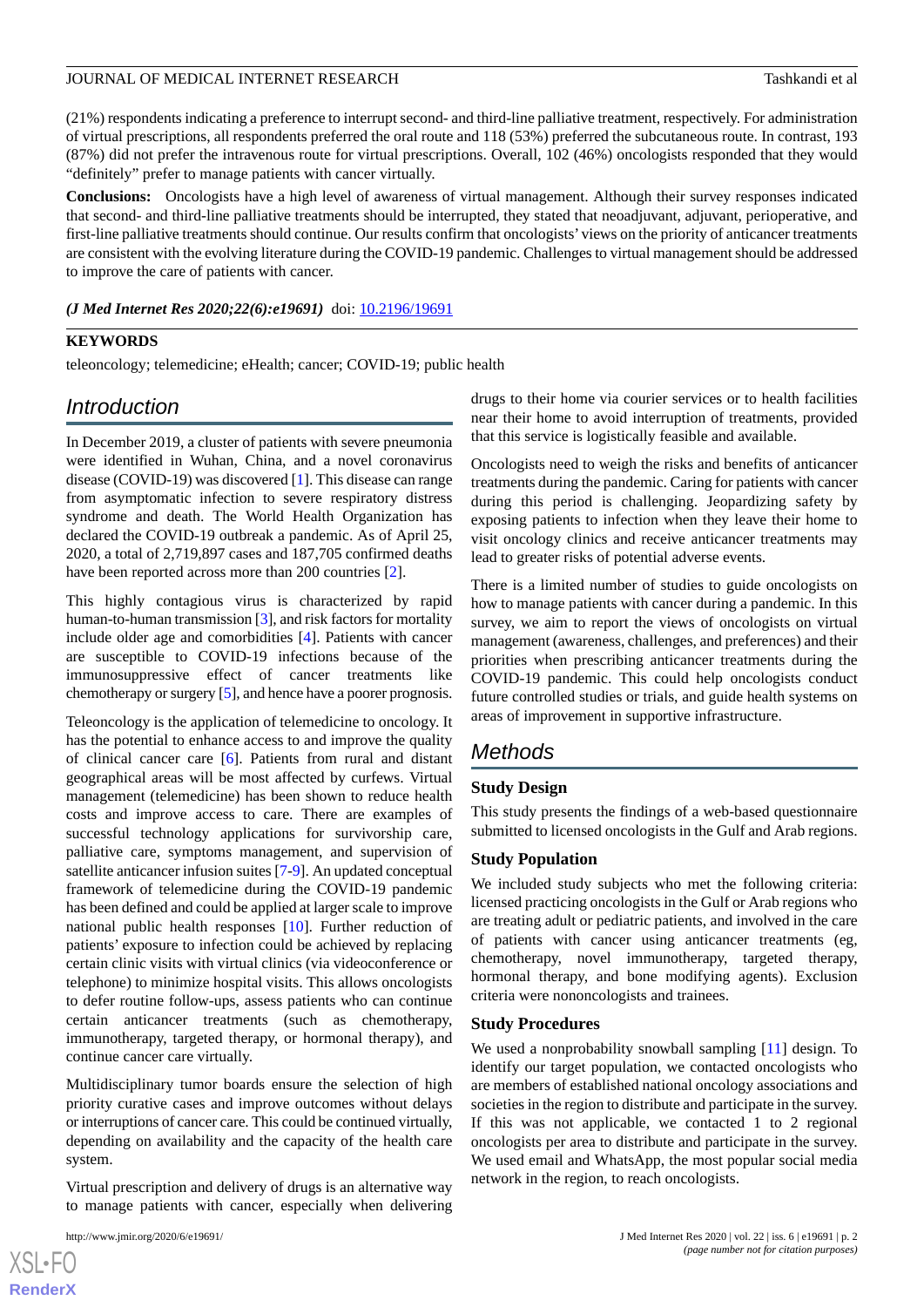### **Development of the Instrument**

We generated our survey instrument using rigorous survey development and testing methods [\[12](#page-9-7)]. Items were selected based on a literature review, as well as email and telephone correspondence. In total, 5 experts in the field of oncology and hematology from 3 countries extensively discussed the topic and reviewed items until no further questions were missed. Items were nominated and then ranked by expert oncologists to reach a consensus on the selected items. Further review was done by methodology and content experts to eliminate redundant items using binary responses (exclude and include). We aimed to have a survey that is simple, succinct, and easy to understand. During the construction of the survey, we grouped the items into domains we wanted to explore and then refined the questions [[13\]](#page-9-8). The self-administered survey ([Multimedia](#page-8-3) [Appendix 1\)](#page-8-3) consisted of 20 items that focused on 4 domains: characteristics of oncologists; COVID-19 pandemic measures; virtual management and oncologists' views on virtual management; and the priority of prescribing anticancer treatments.

The structured response formats used in this survey included binary (yes/no), nominal, and ordinal responses. Other options were also allowed, including "Undetermined," "Other," and any other comments with free text to capture unanticipated responses. Respondents received electronic links accompanied with concise instructions, a cover letter is stating the background, the objectives of the survey, the target population, and a request to participate voluntarily (that stated their answers will be kept anonymously using SurveyMonkey).

### **Testing of the Instrument**

During pretesting and pilot testing, questions were reviewed by 3 colleagues specializing in oncology to check the consistency and appropriateness of the questions designed by investigators [[14](#page-9-9)[,15](#page-9-10)], and were then reviewed by nonexpert colleagues to assess the dynamics, flow, and accessibility. In total, 5 oncology members carried out pilot testing of the instrument with minor modifications. We also conducted a clinical sensibility assessment to evaluate the comprehensiveness, clarity, and face validity of our instrument on a scale of 1 to 5. For this assessment, we invited 5 colleagues with methodologic and oncology expertise. The results of the clinical sensibility assessment, which used the mean scores indicated on a 5-point scale, suggested that the instrument had face validity (4.4), content validity (4.2), clarity (4.6), and discriminability (4.3).

### **Administration of the Instrument**

After the approval of the King Abdullah Medical City Institutional Research Board, we sent the questionnaires electronically to licensed oncologists in the region who treat adult or pediatric patients. Oncologist types included medical oncologists, malignant hematologists, pediatric oncologists, clinical oncologists, and hemato-oncologists.

#### **Study Duration and Timeline**

On April 2, 2020, we sent participants an embedded link to the web-based survey on SurveyMonkey (along with an electronic cover letter with instructions to complete the survey) via emails, text messages, and social media such as Facebook, Twitter, and WhatsApp. Primary investigators contacted the oncology members of national associations and societies in the region to participate and create a broad distribution network. Regional oncologists distributed the survey link to their regional members and network; there were no incentives provided. We sent reminders 1 and 2 weeks later, and we closed the survey on April 22.

#### **Statistical Analysis**

Descriptive statistics were used to summarize data, and synthesize and report the views of oncologists. Description of the data also included proportions, frequencies, means, and standard deviation for continuous variables when appropriate.

### *Results*

We received 222 completed surveys from 10 different countries in the region ([Table 1](#page-3-0)). Overall, 71% (n=157) of respondents were males. Respondents have been in oncology practice for a median of 10 years. The top respondent specialty was medical oncology (n=97, 44%). Saudi Arabia is the country of current practice for 47% (n=105) of respondents. The remaining respondents practice in Arab countries. In total, 74% (n=163) practice in the public health sector and 97% (n=215) practice in urban locations.

The 222 respondents were asked whether there are any diagnosed COVID-19 cases in their country, city, hospital, and department [\(Table 2](#page-3-1)). In total, 97% (n=215), 97% (n=215), and 77% (n=172) of respondents indicated that there were cases in the country, city, and hospital in which they practice, respectively. In total, 18% (n=41) of respondents reported COVID-19 cases among their own patients.

Overall, out of 222 respondents, 91% (n=210) regularly attend multidisciplinary tumor boards with a monthly multidisciplinary tumor board number of 4 or more reported by 56% (n=125). In total, 82% (n=182), 79% (n=175), and 75% (n=166) of respondents were aware of virtual clinics, virtual multidisciplinary tumor boards, and virtual prescription, respectively ([Table 3\)](#page-4-0). Additionally, 59% (n=131), 64%  $(n=142)$ , and 64%  $(n=143)$  of respondents have been personally involved in a virtual clinic, virtual multidisciplinary tumor board, and virtual prescription and delivery of drugs, respectively. Challenges faced by respondents regarding virtual management were the lack of physical examination (n=134, 60%), patients' awareness and access (n=131, 59%), the lack of physical attendance of patients (n=93, 42%), information technology (IT) support ( $n=82$ , 37%), and safety ( $n=78$ , 35%). Overall, 5% (n=10) had other comments such as the lack of a direct doctor-patient encounter, medicolegal aspects, psychological support, and privacy ([Figure 1](#page-4-1)).

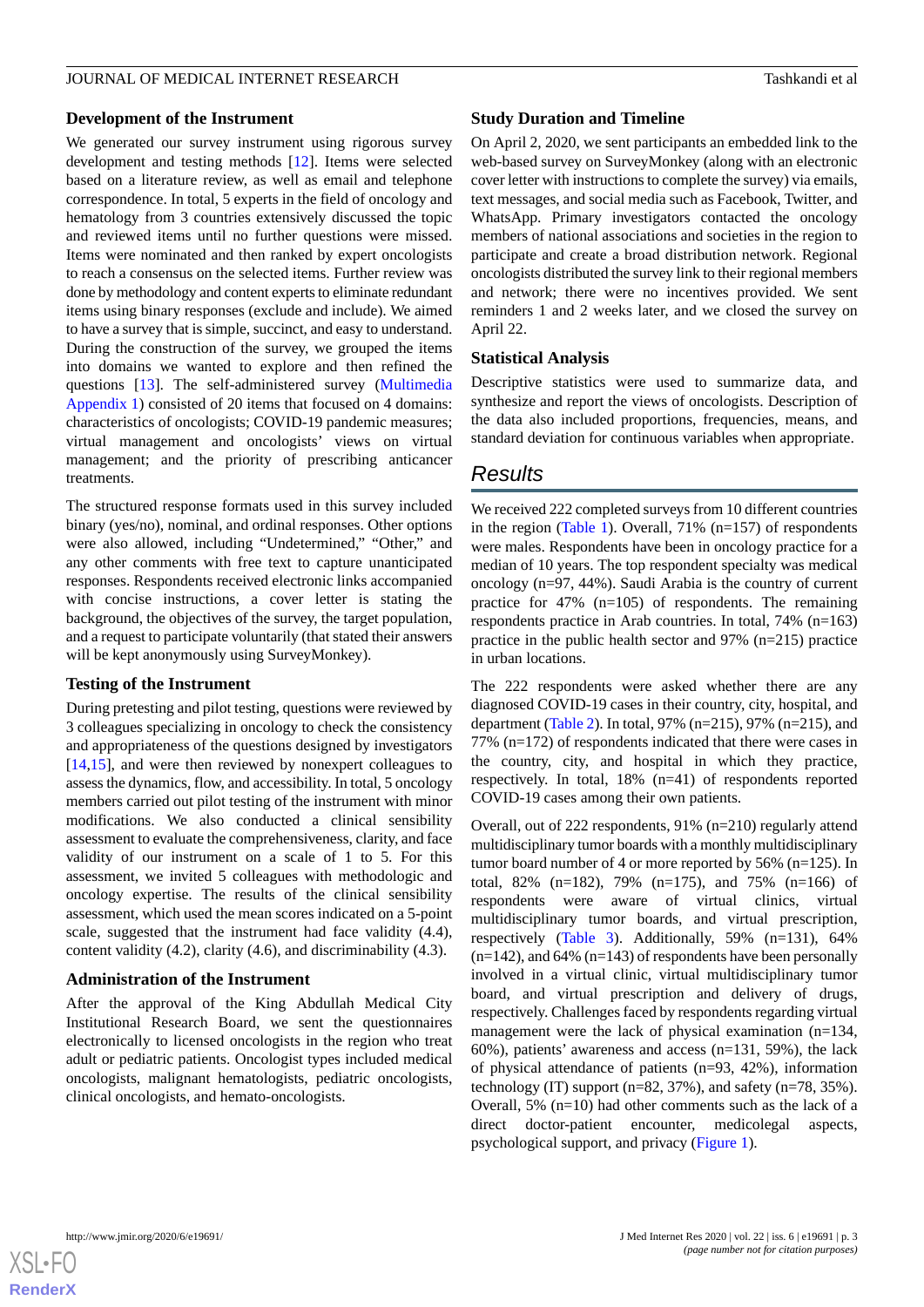## **JOURNAL OF MEDICAL INTERNET RESEARCH** Tashkandi et al

<span id="page-3-0"></span>Table 1. Characteristics of respondents (N=222).

| Characteristics                    | Respondents |  |  |  |
|------------------------------------|-------------|--|--|--|
| Gender, n (%)                      |             |  |  |  |
| Male                               | 157(71)     |  |  |  |
| Female                             | 65 (29)     |  |  |  |
| Years in oncology practice, median | $10\,$      |  |  |  |
| Specialty, n (%)                   |             |  |  |  |
| Medical oncologist                 | 97 (44)     |  |  |  |
| Hematologist                       | 31(14)      |  |  |  |
| Oncologist and hematologist        | 29(13)      |  |  |  |
| Clinical oncologist                | 28(13)      |  |  |  |
| Pediatric oncologist               | 27(12)      |  |  |  |
| Other                              | 10(5)       |  |  |  |
| Practicing country, n (%)          |             |  |  |  |
| Saudi Arabia                       | 105(47)     |  |  |  |
| <b>United Arab Emirates</b>        | 38 (17)     |  |  |  |
| Egypt                              | 18(8)       |  |  |  |
| Tunisia                            | 13(6)       |  |  |  |
| Kuwait                             | 10(5)       |  |  |  |
| Lebanon                            | 8(4)        |  |  |  |
| Bahrain                            | 7(3)        |  |  |  |
| Oman                               | 5(2)        |  |  |  |
| Jordan                             | 4(2)        |  |  |  |
| Other                              | 12(5)       |  |  |  |
| Practice setting, n (%)            |             |  |  |  |
| Public health care                 | 163(73)     |  |  |  |
| Private health care                | 33(15)      |  |  |  |
| Both public and private            | 26(12)      |  |  |  |
| Practice location, n (%)           |             |  |  |  |
| Urban                              | 215 (97)    |  |  |  |
| Rural                              | 7(3)        |  |  |  |

<span id="page-3-1"></span>**Table 2.** Respondents' responses to questions about confirmed coronavirus disease cases.

| <b>Ouestions</b>                                                                 | Responses       |                |                     |
|----------------------------------------------------------------------------------|-----------------|----------------|---------------------|
|                                                                                  | Yes, $n$ $(\%)$ | No, $n$ $(\%)$ | Unknown, $n$ $(\%)$ |
| Are there coronavirus disease cases in the country in which you are practicing?  | 215 (97)        | 6(2.5)         | 1(0.5)              |
| Are there coronavirus disease cases in the city in which you are practicing?     | 215 (97)        | 6(2.5)         | 1(0.5)              |
| Are there coronavirus disease cases in the hospital in which you are practicing? | 172 (77)        | 41 (18)        | 9(4)                |
| Are there coronavirus disease cases in your department?                          | 54 (24)         | 152 (68)       | 16(7)               |
| Are there coronavirus disease cases among your own patients?                     | 41 (18)         | 165(74)        | 16(7)               |

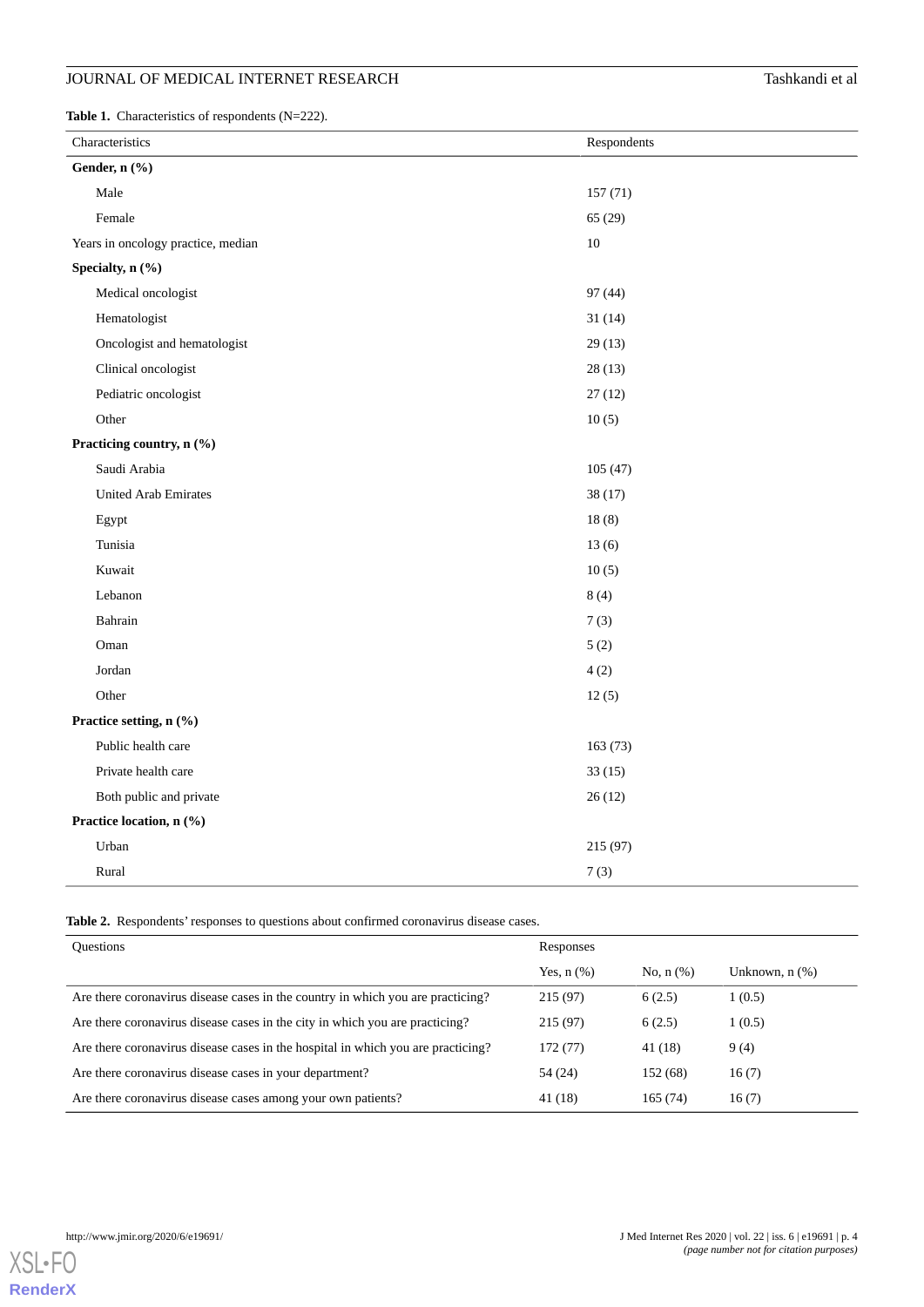<span id="page-4-0"></span>**Table 3.** Respondents' reported awareness about virtual management.

| Virtual management type                    | Awareness | Personally involved |
|--------------------------------------------|-----------|---------------------|
| Virtual clinic                             | 182 (82)  | 131 (59)            |
| Virtual tumor board                        | 175 (79)  | 142 (64)            |
| Virtual prescription and delivery of drugs | 166(75)   | 143 (64)            |

<span id="page-4-1"></span>**Figure 1.** Respondents'reported challenges regarding virtual management. Respondents were requested to select more than one response, if applicable. IT: information technology.



When asked about the priority of prescribing anticancer treatments during the COVID-19 pandemic, 50% (n=111) and 48% (n=107) of the 222 surveyed oncologists indicated they did not prefer the virtual prescription of chemotherapy and novel immunotherapy, respectively ([Figure 2\)](#page-5-0). However, 85%  $(n=188)$ , 74%  $(n=165)$ , and 57%  $(n=127)$  of oncologists preferred the virtual prescription of hormonal therapy, bone modifying agents, and targeted therapy, respectively [\(Table 4\)](#page-5-1).

When prescribing treatments virtually, all 222 respondents preferred treatments that are administered by the oral route and 53% (n=118) preferred the subcutaneous route. In contrast, 87% (n=193) of oncologists did not prefer the intravenous route for virtual prescriptions ([Figure 3](#page-5-2)).

Of 222 respondents, more than 80% of oncologists preferred to continue neoadjuvant (n=184, 83%), adjuvant (n=183, 83%),

[XSL](http://www.w3.org/Style/XSL)•FO **[RenderX](http://www.renderx.com/)**

and perioperative (n=176, 80%) treatments [\(Table 5](#page-6-0)). In addition, 53% (n=118) preferred to continue first-line palliative treatment. In contrast, 30% (n=68) and 21% (n=47) preferred to interrupt second- and third-line palliative treatment, respectively [\(Figure 4\)](#page-6-1).

When the 222 oncologists were asked if they prefer to manage cases virtually, 46% (n=102) responded "Definitely," 30% (n=67) responded "Probably," 10% (n=22) answered "Neutral," 11% (n=25) said "Probably not," and 3% (n=6) said "Definitely not" [\(Figure 5\)](#page-7-0). In total, 40% (n=87) of respondents reported that patients were satisfied with virtual management, while 18%  $(n=40)$  indicated patients were not satisfied, and 43%  $(n=95)$ answered "I don't know." Overall, 36% (n=80) of respondents indicated they are likely to continue virtual management after the pandemic, while 51% (n=112) said they will not, and 14% (n=30) answered "I don't know."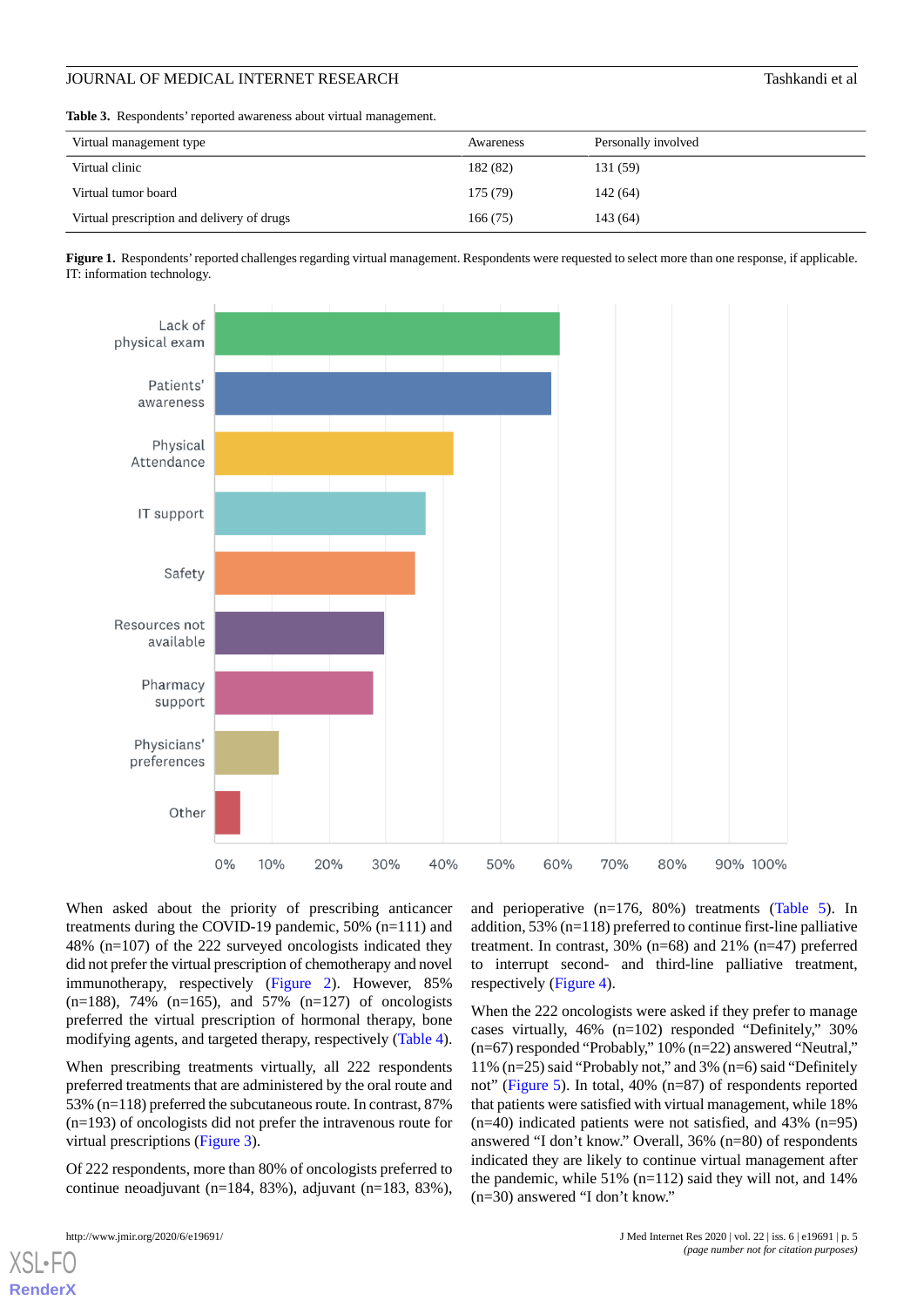## **JOURNAL OF MEDICAL INTERNET RESEARCH** Tashkandi et al

<span id="page-5-0"></span>**Figure 2.** Respondents' reported anti-cancer treatments that can be prescribed virtually.



<span id="page-5-1"></span>**Table 4.** Respondents' reported anticancer treatments that can be prescribed virtually.

| Anticancer treatments | Strongly Agree, n (%) | Agree, $n$ $(\%)$ | Neutral, n<br>(%) | Disagree, $n$ $(\%)$ | Strongly Disagree, n (%) |
|-----------------------|-----------------------|-------------------|-------------------|----------------------|--------------------------|
| Chemotherapy          | 7(3)                  | 60(27)            | 45(20)            | 84 (38)              | 26(12)                   |
| Novel immunotherapy   | 8(4)                  | 61(27)            | 46(21)            | 78 (35)              | 29(13)                   |
| Targeted therapy      | 27(12)                | 100(45)           | 47(21)            | 36(16)               | 12(5)                    |
| Hormonal therapy      | 104(47)               | 84 (38)           | 24 (110)          | 8(4)                 | 2(10)                    |
| Bone modifying agents | 72 (32)               | 93 (42)           | 38(17)            | 18(8)                | 1(0.4)                   |

<span id="page-5-2"></span>**Figure 3.** Respondents' reported anti-cancer treatments that can be prescribed virtually, by route. IV: intravenous. SC: subcutaneous.



 $XS$  • FO **[RenderX](http://www.renderx.com/)**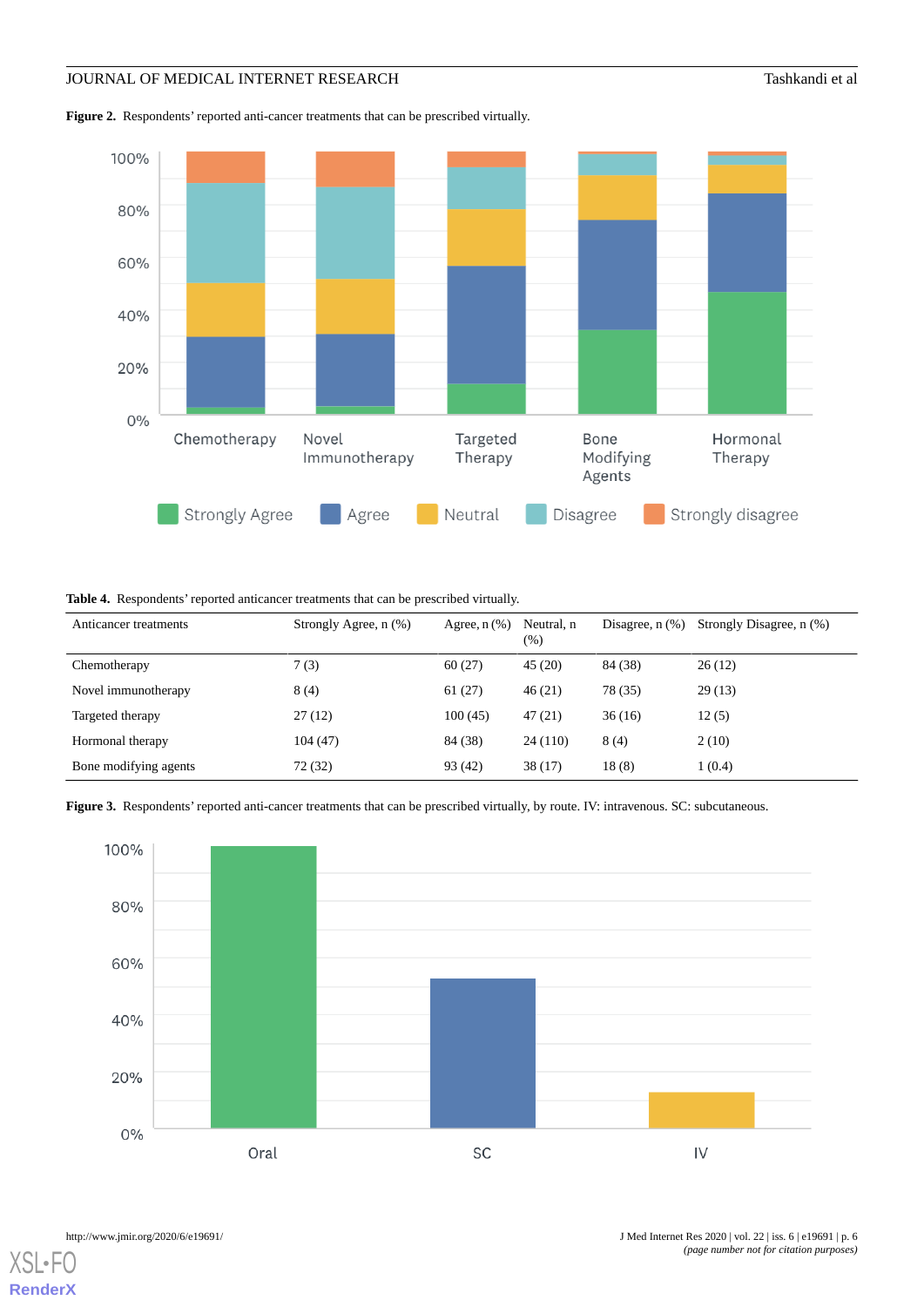# **JOURNAL OF MEDICAL INTERNET RESEARCH** Tashkandi et al

<span id="page-6-0"></span>**Table 5.** Respondents' reported anticancer treatments that should not be interrupted.

| Treatments             | Strongly Agree, n<br>$(\%)$ | Agree, $n$ $(\%)$ | Neutral, $n$ $(\%)$ | Disagree, $n$ $(\%)$ | Strongly Disagree, n<br>$(\%)$ |
|------------------------|-----------------------------|-------------------|---------------------|----------------------|--------------------------------|
| Neoadjuvant            | 114 (51)                    | 70 (32)           | 24(11)              | 10(5)                | 4(2)                           |
| Adjuvant               | 77 (35)                     | 106(48)           | 29(13)              | 8(4)                 | 2(1)                           |
| Perioperative          | 66 (30)                     | 110(50)           | 34(15)              | 10(5)                | 2(1)                           |
| First-line palliative  | 25(11)                      | 93 (42)           | 75 (34)             | 27(12)               | 2(1)                           |
| Second-line palliative | 12(5)                       | 56(25)            | 87 (39)             | 56(25)               | 11(5)                          |
| Third-line palliative  | 10(5)                       | 37(17)            | 64 (29)             | 73(33)               | 38(17)                         |

<span id="page-6-1"></span>



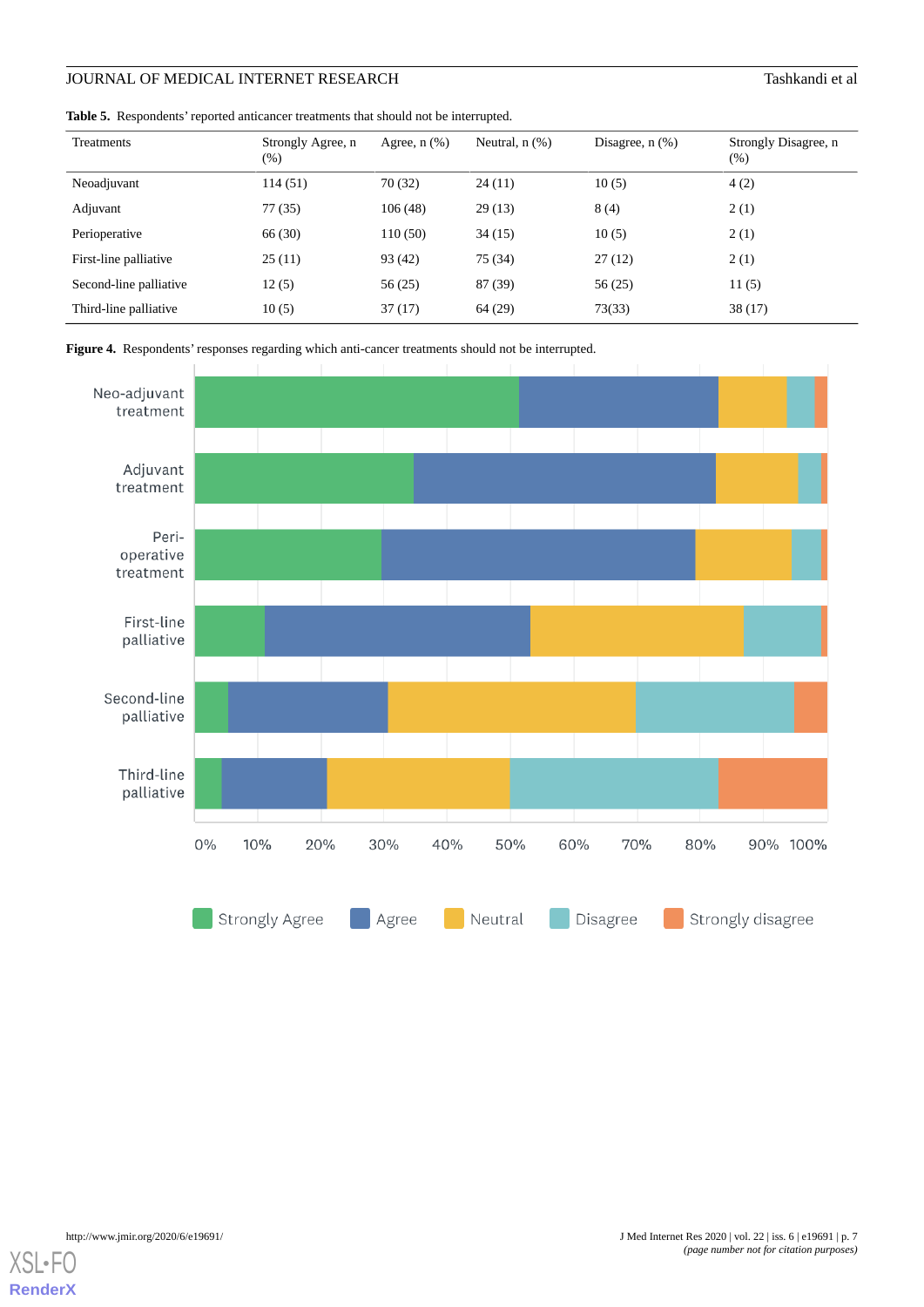<span id="page-7-0"></span>**Figure 5.** Respondents' responses when asked if they prefer to manage cancer patients virtually.



### *Discussion*

### **Overview**

During the COVID-19 curfew, oncologists need to weigh the risks and benefits of anticancer treatments. Patients from distant geographical areas are affected the most. Virtual management (telemedicine) has been shown to reduce health costs and improve access to care. Examples of successful technology applications include symptoms management and supervision of satellite anticancer infusion suites [\[7](#page-9-3)]. To our knowledge, oncologists' views about virtual management during the COVID-19 pandemic have not been described previously.

Our work demonstrates that oncologists have a high level of awareness of virtual clinics, virtual multidisciplinary teams, and virtual prescriptions (82%, 79%, and 75%, respectively). However, despite this high level of awareness, oncologists' actual involvement was significantly lower, as shown in [Table](#page-4-0) [3.](#page-4-0) We presume these differences are related to the major challenges of virtual management faced by respondents, as shown in [Figure 1.](#page-4-1) Challenges mentioned included a lack of physical examination (60%), patient's awareness and access (59%), a lack of physical attendance of patients (42%), IT support (37%), and the safety of virtual management (35%).

Nonetheless, we found that 46% of the surveyed oncologists responded that they "definitely" prefer to manage some cases virtually. However, only 36.0% will continue virtual management after the pandemic; we cannot explain why the proportion is low, although challenges and preferences with virtual management might be potential reasons.

No studies have previously described oncologists' views about the priority of anticancer treatments during the COVID-19 pandemic. The results of our survey demonstrated that more than 80% of oncologists preferred to continue neoadjuvant, adjuvant, and perioperative treatments. Additionally, 53% reported their preference to continue first-line palliative treatment, in contrast to 20% and 30% that preferred to interrupt second- and third-line palliative treatment, respectively. These

[XSL](http://www.w3.org/Style/XSL)•FO **[RenderX](http://www.renderx.com/)**

results are consistent with Hanna et al [[16\]](#page-9-11), where the proposed resources utilization, allocation, and prioritization of anticancer treatments indicated a high priority for curative treatments versus a low priority for palliative treatments. Of note, this model has not been tested in clinical studies. Other studies have shown that delaying adjuvant treatments was associated with inferior survival in colon cancer [\[17](#page-9-12)] and breast cancer [\[18](#page-9-13)].

Changing the drug administration route from intravenous to oral without compromising outcomes has been reported in the literature [[19\]](#page-9-14). In our study, we found that 50% and 48% of oncologists did not prefer the virtual prescription of chemotherapy and novel immunotherapy, respectively; the majority are parenteral drugs. However, 85%, 74%, and 57% of oncologists preferred the virtual prescription of hormonal therapy, bone modifying agents, and targeted therapy, respectively; the majority are oral drugs. All respondents preferred the oral route, in keeping with Hofheinz et al [[19\]](#page-9-14), and 53% preferred the subcutaneous route for virtual prescription. In contrast, 87% of oncologists did not prefer the intravenous route for virtual prescription.

This study has several strengths. First, we described the views of oncologists on virtual management and the priority of anticancer treatments during the COVID-19 pandemic, which has not been reported previously. Second, we used a rigorous methodology for our instrument development, validation, and administration, as no appropriate instrument previously existed. Third, we used virtual snowball sampling to identify experts in the field of oncology in the region, as there are no lists or other obvious sources for locating all practicing oncologists who are members of societies or nonmembers. It is difficult to estimate the total size of the sample.

The limitations of our study include that the number of participants in the study was relatively small, and they were mostly from Saudi Arabia. One inherent weakness of this study is its restricted participation to the Arab world, which limits the inferences that can be drawn from the data. Another important limitation is that there were differences in respondent specialties, which included medical oncology, hematology, pediatric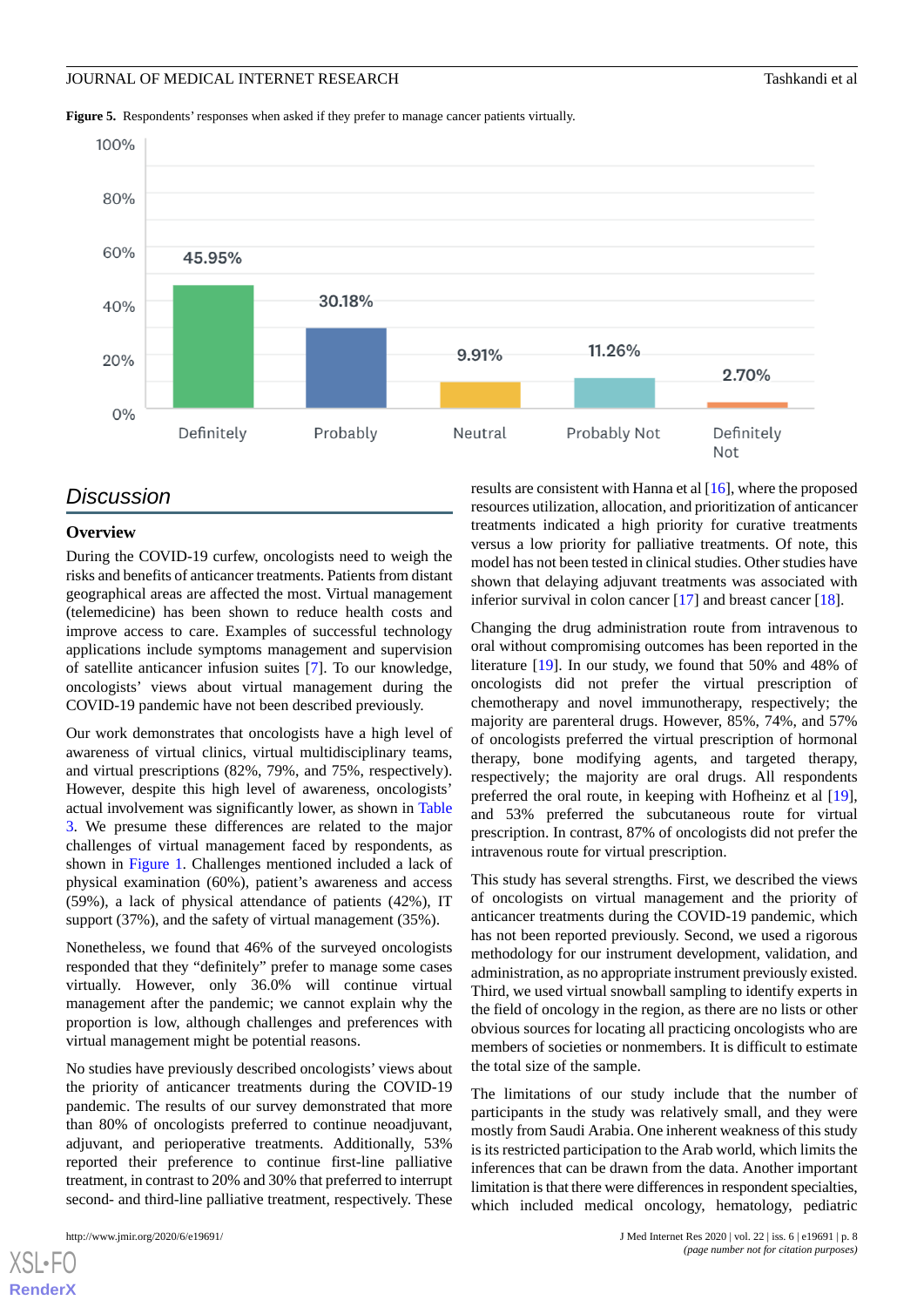oncology; half of the study group specialized in medical oncology. However, we tried to control for this by inviting more respondents to participate. Future research could be done with more specialties and the involvement of oncologists from different geographic regions.

Our study adds to the previous knowledge that oncologists have a high level of awareness about virtual management, although the doctors have lower actual involvement in virtual clinics, virtual multidisciplinary tumor boards, and virtual prescriptions. Our results confirm that oncologists' views on the priority of anticancer treatments are consistent with the evolving literature during the COVID-19 pandemic.

Virtual management could be implemented as an evolving method to manage a selected group of patients with cancer who live in remote locations. Mclean et al [[20\]](#page-9-15) showed no differences in outcomes between telehealth and usual care. This would reduce the risk associated with hospital visits and of infection transmisson. Examples of successful implementation include survivorship care, palliative care, symptoms management, and supervision of satellite anticancer infusion suites [\[7-](#page-9-3)[9\]](#page-9-4). Similarly, this could be implemented for patients with routine follow-ups who have a low risk of relapse, as well as for patients receiving oral treatment, hormonal treatment, and bone modifying agents.

Challenges to virtual management should be addressed to improve the care of patients with cancer and to enhance oncologists' actual involvement in virtual management. This can be done by improving patients' awareness and access, improving IT support, assessing the safety of virtual

management, and finding solutions to the need for physical attendance and physical examination. A number of questions remain unanswered, such as the safety of virtual management. Cancer care is complex and encompasses the need for direct doctor-patient encounters, clinical examination, medicolegal aspects, psychological support, privacy, and adequate infrastructure to support logistics. In addition, virtual management may only be feasible and applicable at some institutions. These are possible avenues for future research and will allow us to understand how these factors translate into the improvement of cancer care.

Taken together, virtual management is an evolving tool for caring for patients with cancer under certain circumstances. If it is implemented in the appropriate venues, it will improve access to care [[6\]](#page-9-2) and reduce the health care burden on patients with cancer. Virtual prescription of anticancer treatments during the COVID-19 pandemic has not been addressed before and is worth pursuing in further research.

### **Conclusions**

In this regional survey, we found that oncologists have a high level of awareness about virtual management, with lower actual involvement with virtual clinics, virtual multidisciplinary tumor boards, and virtual prescriptions. Oncologists indicated that second- and third-line palliative treatments should be interrupted, while neoadjuvant, adjuvant, perioperative, and first-line palliative treatments should continue. Our results confirm that oncologists' views on the priority of anticancer treatments are consistent with the evolving literature during the COVID-19 pandemic. Challenges to virtual management should be addressed to improve the care of patients with cancer.

### **Acknowledgments**

The authors wish to thank Roche Products, Saudi Arabia, for supporting the publication fee. We also thank all the oncologists in the MENA (Middle East and North Africa) region who participated in this survey.

### **Authors' Contributions**

<span id="page-8-3"></span>All authors contributed equally to the conception and design of the study, acquisition of data, analysis, and interpretation. All authors drafted the article and gave their final approval of the submitted version.

#### **Conflicts of Interest**

None declared.

### <span id="page-8-0"></span>**Multimedia Appendix 1**

<span id="page-8-1"></span>Survey questionnaire. [[DOCX File , 16 KB](https://jmir.org/api/download?alt_name=jmir_v22i6e19691_app1.docx&filename=6bcaec357ffab1db4b429ddd4c1c69b8.docx)-[Multimedia Appendix 1\]](https://jmir.org/api/download?alt_name=jmir_v22i6e19691_app1.docx&filename=6bcaec357ffab1db4b429ddd4c1c69b8.docx)

#### <span id="page-8-2"></span>**References**

[XSL](http://www.w3.org/Style/XSL)•FO **[RenderX](http://www.renderx.com/)**

- 1. Zhu N, Zhang D, Wang W, Li X, Yang B, Song J, et al. A Novel Coronavirus from Patients with Pneumonia in China, 2019. N Engl J Med 2020 Feb 20;382(8):727-733. [doi: [10.1056/nejmoa2001017\]](http://dx.doi.org/10.1056/nejmoa2001017)
- 2. World Health Organization. Coronavirus disease 2019. URL: [https://www.who.int/emergencies/diseases/](https://www.who.int/emergencies/diseases/novel-coronavirus-2019) [novel-coronavirus-2019](https://www.who.int/emergencies/diseases/novel-coronavirus-2019) [accessed 2020-06-09]
- 3. Zhou F, Yu T, Du R, Fan G, Liu Y, Liu Z, et al. Clinical course and risk factors for mortality of adult inpatients with COVID-19 in Wuhan, China: a retrospective cohort study. The Lancet 2020 Mar;395(10229):1054-1062 [\[FREE Full text](http://paperpile.com/b/Kg7E0Q/tEeP)] [doi: [10.1016/S0140-6736\(20\)30566-3](http://dx.doi.org/10.1016/S0140-6736(20)30566-3)]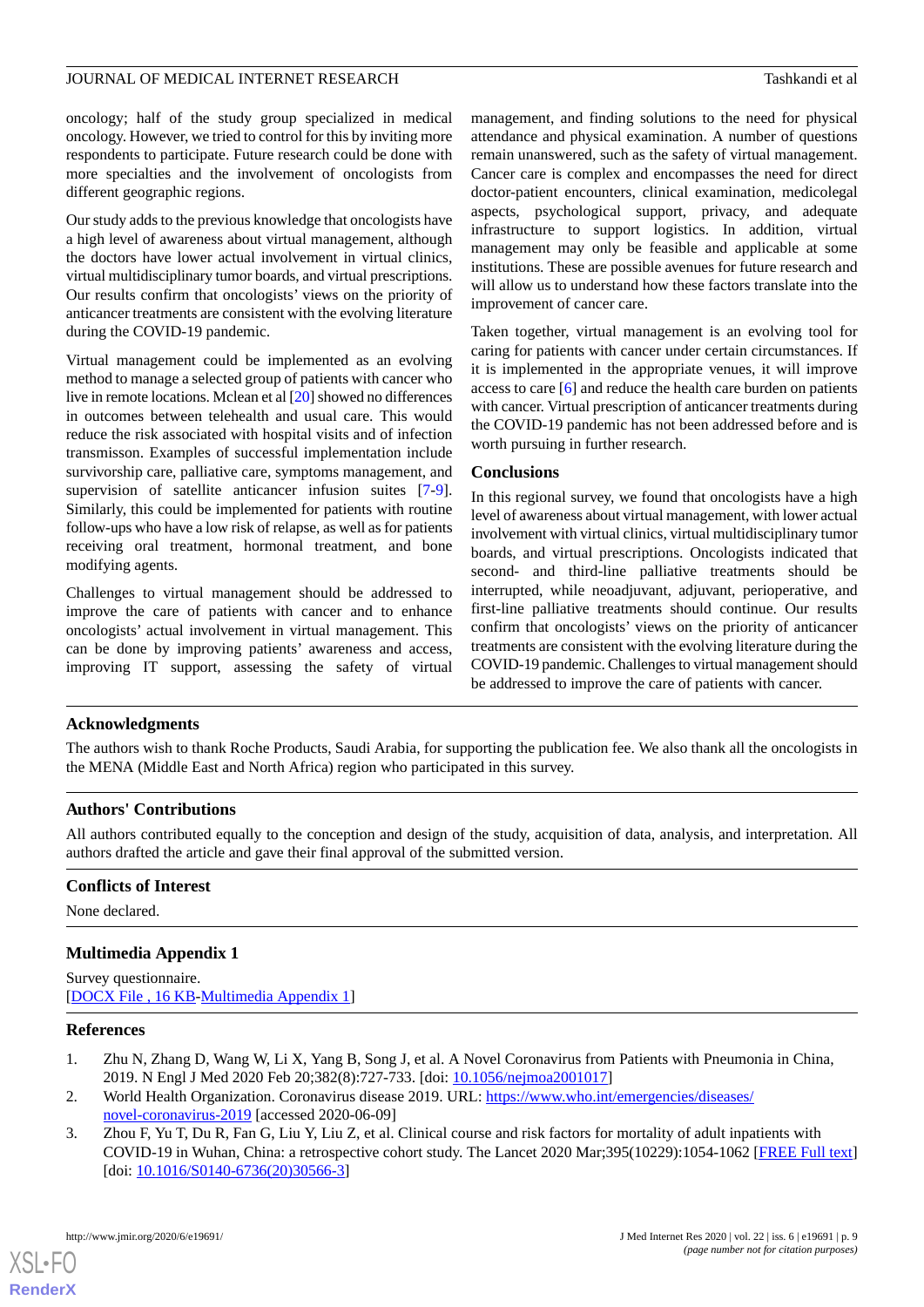- <span id="page-9-0"></span>4. Liang W, Guan W, Chen R, Wang W, Li J, Xu K, et al. Cancer patients in SARS-CoV-2 infection: a nationwide analysis in China. Lancet Oncol 2020 Mar;21(3):335-337 [[FREE Full text](http://europepmc.org/abstract/MED/32066541)] [doi: [10.1016/S1470-2045\(20\)30096-6\]](http://dx.doi.org/10.1016/S1470-2045(20)30096-6) [Medline: [32066541](http://www.ncbi.nlm.nih.gov/entrez/query.fcgi?cmd=Retrieve&db=PubMed&list_uids=32066541&dopt=Abstract)]
- <span id="page-9-1"></span>5. Shankar A, Saini D, Roy S, Mosavi Jarrahi A, Chakraborty A, Bharti SJ, et al. Cancer Care Delivery Challenges Amidst Coronavirus Disease–19 (COVID-19) Outbreak: Specific Precautions for Cancer Patients and Cancer Care Providers to Prevent Spread. Asian Pac J Cancer Prev 2020 Mar 01;21(3):569-573. [doi: [10.31557/apjcp.2020.21.3.569\]](http://dx.doi.org/10.31557/apjcp.2020.21.3.569)
- <span id="page-9-3"></span><span id="page-9-2"></span>6. Hazin R, Qaddoumi I. Teleoncology: current and future applications for improving cancer care globally. The Lancet Oncology 2010 Feb;11(2):204-210. [doi: [10.1016/s1470-2045\(09\)70288-8](http://dx.doi.org/10.1016/s1470-2045(09)70288-8)]
- 7. Sirintrapun SJ, Lopez AM. Telemedicine in Cancer Care. Am Soc Clin Oncol Educ Book 2018 May 23;38:540-545. [doi: [10.1200/EDBK\\_200141](http://dx.doi.org/10.1200/EDBK_200141)] [Medline: [30231354\]](http://www.ncbi.nlm.nih.gov/entrez/query.fcgi?cmd=Retrieve&db=PubMed&list_uids=30231354&dopt=Abstract)
- 8. Al-Shamsi HO, Alhazzani W, Alhuraiji A, Coomes EA, Chemaly RF, Almuhanna M, et al. A Practical Approach to the Management of Cancer Patients During the Novel Coronavirus Disease 2019 (COVID-19) Pandemic: An International Collaborative Group. Oncologist 2020 Apr 03:2020 [\[FREE Full text\]](https://doi.org/10.1634/theoncologist.2020-0213) [doi: [10.1634/theoncologist.2020-0213\]](http://dx.doi.org/10.1634/theoncologist.2020-0213) [Medline: [32243668](http://www.ncbi.nlm.nih.gov/entrez/query.fcgi?cmd=Retrieve&db=PubMed&list_uids=32243668&dopt=Abstract)]
- <span id="page-9-5"></span><span id="page-9-4"></span>9. Khairat S, Meng C, Xu Y, Edson B, Gianforcaro R. Interpreting COVID-19 and Virtual Care Trends: Cohort Study. JMIR Public Health Surveill 2020 Apr 15;6(2):e18811 [[FREE Full text](https://publichealth.jmir.org/2020/2/e18811/)] [doi: [10.2196/18811\]](http://dx.doi.org/10.2196/18811) [Medline: [32252023\]](http://www.ncbi.nlm.nih.gov/entrez/query.fcgi?cmd=Retrieve&db=PubMed&list_uids=32252023&dopt=Abstract)
- <span id="page-9-6"></span>10. Ohannessian R, Duong TA, Odone A. Global Telemedicine Implementation and Integration Within Health Systems to Fight the COVID-19 Pandemic: A Call to Action. JMIR Public Health Surveill 2020 Apr 02;6(2):e18810 [\[FREE Full text](https://publichealth.jmir.org/2020/2/e18810/)] [doi: [10.2196/18810](http://dx.doi.org/10.2196/18810)] [Medline: [32238336\]](http://www.ncbi.nlm.nih.gov/entrez/query.fcgi?cmd=Retrieve&db=PubMed&list_uids=32238336&dopt=Abstract)
- <span id="page-9-8"></span><span id="page-9-7"></span>11. Aday LA, Cornelius LJ. Designing and conducting health surveys: a comprehensive guide. San Francisco, CA: Jossey-Bass; 2006.
- <span id="page-9-9"></span>12. Argüelles Méndez L. From Lisp to FuzzyLisp. In: Studies in Fuzziness and Soft Computing. Cham: Springer; 2016:339-350.
- <span id="page-9-10"></span>13. Passmore C, Dobbie AE, Parchman M, Tysinger J. Guidelines for constructing a survey. Fam Med 2002 Apr;34(4):281-286. [Medline: [12017142](http://www.ncbi.nlm.nih.gov/entrez/query.fcgi?cmd=Retrieve&db=PubMed&list_uids=12017142&dopt=Abstract)]
- <span id="page-9-11"></span>14. Collins D. Pretesting survey instruments: an overview of cognitive methods. Qual Life Res 2003 May;12(3):229-238. [doi: [10.1023/a:1023254226592](http://dx.doi.org/10.1023/a:1023254226592)] [Medline: [12769135\]](http://www.ncbi.nlm.nih.gov/entrez/query.fcgi?cmd=Retrieve&db=PubMed&list_uids=12769135&dopt=Abstract)
- 15. Woodward CA. Questionnaire construction and question writing for research in medical education. Med Educ 1988 Jul;22(4):345-363. [doi: [10.1111/j.1365-2923.1988.tb00764.x](http://dx.doi.org/10.1111/j.1365-2923.1988.tb00764.x)] [Medline: [3173164](http://www.ncbi.nlm.nih.gov/entrez/query.fcgi?cmd=Retrieve&db=PubMed&list_uids=3173164&dopt=Abstract)]
- <span id="page-9-12"></span>16. Hanna TP, Evans GA, Booth CM. Cancer, COVID-19 and the precautionary principle: prioritizing treatment during a global pandemic. Nat Rev Clin Oncol 2020 May 2;17(5):268-270 [\[FREE Full text](http://europepmc.org/abstract/MED/32242095)] [doi: [10.1038/s41571-020-0362-6\]](http://dx.doi.org/10.1038/s41571-020-0362-6) [Medline: [32242095](http://www.ncbi.nlm.nih.gov/entrez/query.fcgi?cmd=Retrieve&db=PubMed&list_uids=32242095&dopt=Abstract)]
- <span id="page-9-13"></span>17. Biagi JJ, Raphael MJ, Mackillop WJ, Kong W, King WD, Booth CM. Association between time to initiation of adjuvant chemotherapy and survival in colorectal cancer: a systematic review and meta-analysis. JAMA 2011 Jun 08;305(22):2335-2342. [doi: [10.1001/jama.2011.749](http://dx.doi.org/10.1001/jama.2011.749)] [Medline: [21642686\]](http://www.ncbi.nlm.nih.gov/entrez/query.fcgi?cmd=Retrieve&db=PubMed&list_uids=21642686&dopt=Abstract)
- <span id="page-9-15"></span><span id="page-9-14"></span>18. Raphael MJ, Biagi JJ, Kong W, Mates M, Booth CM, Mackillop WJ. The relationship between time to initiation of adjuvant chemotherapy and survival in breast cancer: a systematic review and meta-analysis. Breast Cancer Res Treat 2016 Nov 8;160(1):17-28. [doi: [10.1007/s10549-016-3960-3\]](http://dx.doi.org/10.1007/s10549-016-3960-3) [Medline: [27632288](http://www.ncbi.nlm.nih.gov/entrez/query.fcgi?cmd=Retrieve&db=PubMed&list_uids=27632288&dopt=Abstract)]
- 19. Hofheinz R, Wenz F, Post S, Matzdorff A, Laechelt S, Hartmann JT, et al. Chemoradiotherapy with capecitabine versus fluorouracil for locally advanced rectal cancer: a randomised, multicentre, non-inferiority, phase 3 trial. Lancet Oncol 2012 Jun;13(6):579-588. [doi: [10.1016/S1470-2045\(12\)70116-X\]](http://dx.doi.org/10.1016/S1470-2045(12)70116-X) [Medline: [22503032\]](http://www.ncbi.nlm.nih.gov/entrez/query.fcgi?cmd=Retrieve&db=PubMed&list_uids=22503032&dopt=Abstract)
- 20. McLean S, Sheikh A, Cresswell K, Nurmatov U, Mukherjee M, Hemmi A, et al. The impact of telehealthcare on the quality and safety of care: a systematic overview. PLoS One 2013 Aug 19;8(8):e71238 [[FREE Full text](http://dx.plos.org/10.1371/journal.pone.0071238)] [doi: [10.1371/journal.pone.0071238\]](http://dx.doi.org/10.1371/journal.pone.0071238) [Medline: [23977001](http://www.ncbi.nlm.nih.gov/entrez/query.fcgi?cmd=Retrieve&db=PubMed&list_uids=23977001&dopt=Abstract)]

### **Abbreviations**

**COVID-19:** coronavirus disease **IT:** information technology

*Edited by G Eysenbach; submitted 28.04.20; peer-reviewed by G Capocasale, C Wu, R Ohannessian; comments to author 27.05.20; revised version received 29.05.20; accepted 04.06.20; published 24.06.20*

*Please cite as:*

*Tashkandi E, Zeeneldin A, AlAbdulwahab A, Elemam O, Elsamany S, Jastaniah W, Abdullah S, Alfayez M, Jazieh AR, Al-Shamsi HO Virtual Management of Patients With Cancer During the COVID-19 Pandemic: Web-Based Questionnaire Study J Med Internet Res 2020;22(6):e19691 URL: <http://www.jmir.org/2020/6/e19691/> doi: [10.2196/19691](http://dx.doi.org/10.2196/19691) PMID: [32501807](http://www.ncbi.nlm.nih.gov/entrez/query.fcgi?cmd=Retrieve&db=PubMed&list_uids=32501807&dopt=Abstract)*

[XSL](http://www.w3.org/Style/XSL)•FO **[RenderX](http://www.renderx.com/)**